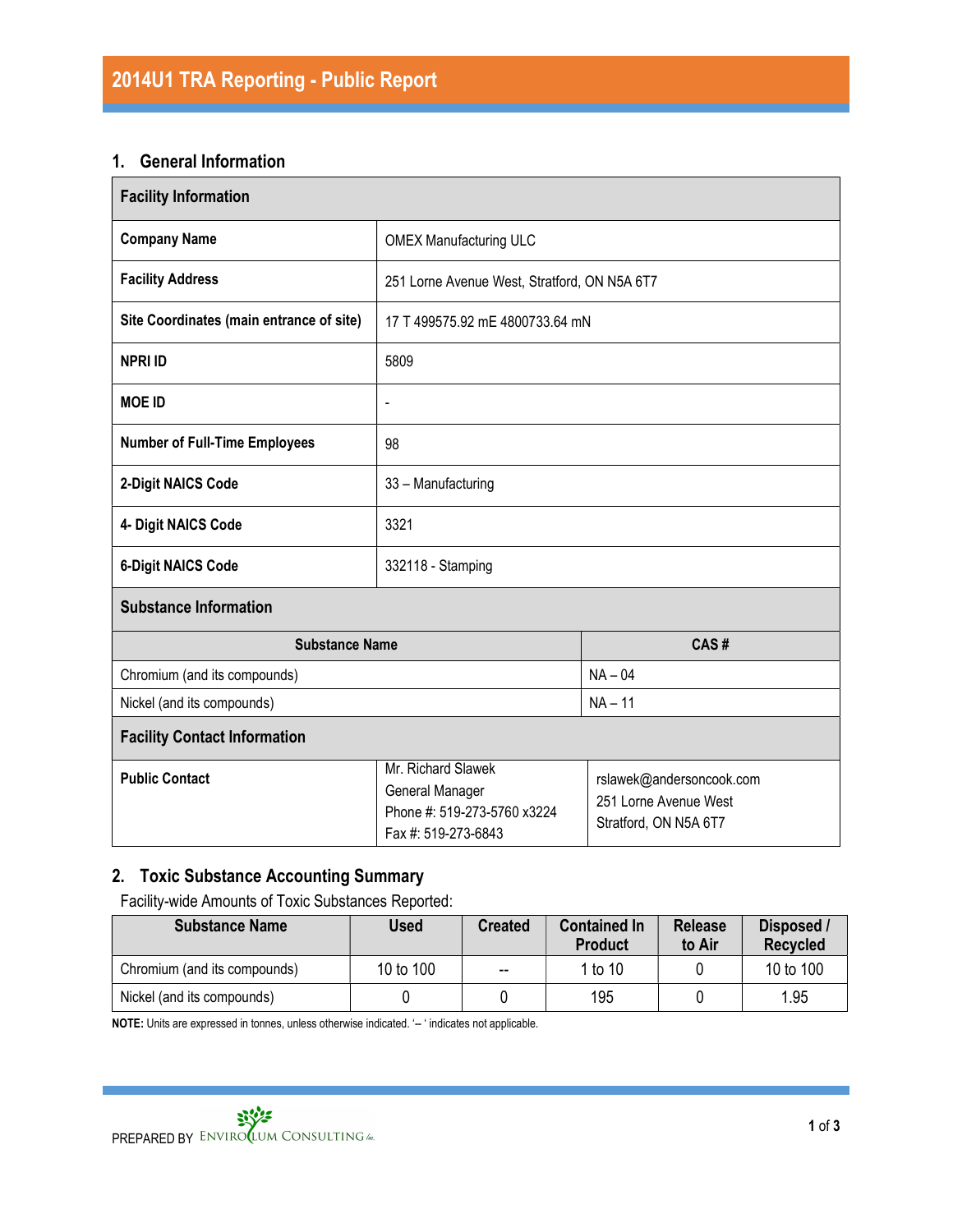### 3. Quantification Comparison to Previous Year

3.1 Chromium (and its compounds)

|                                  | <b>Unit</b> | 2014      | 2013      | Change<br>(Unit) | Change<br>(%)     | <b>Rationale for Change</b>                     |
|----------------------------------|-------------|-----------|-----------|------------------|-------------------|-------------------------------------------------|
| Used                             | Tonnes      | 10 to 100 | 10 to 100 | 1 to 10          | <b>127.7</b>      | Changes in metal materials                      |
| Created                          | --          |           |           |                  |                   | containing different Cr<br>content levels used. |
| <b>Contained In Product</b>      | Tonnes      | 1 to 10   | 1 to 10   | 1 to 10          | <b>127.7</b>      |                                                 |
| Release to Air                   | Tonnes      | 0         | 0         | $\mathbf{0}$     | 0                 |                                                 |
| Release to Water                 | --          |           |           |                  |                   |                                                 |
| On-site Disposal                 | --          | --        |           |                  |                   |                                                 |
| <b>Transferred for Disposal</b>  | $-$         | --        | --        | --               |                   |                                                 |
| <b>Transferred for Recycling</b> | Tonnes      | 10 to 100 | 10 to 100 | 1 to 10          | $\downarrow$ 22.5 |                                                 |

#### 3.2 Nickel (and its compounds)

|                                  | <b>Unit</b> | 2014 | 2013 | Change<br>(Unit) | Change<br>(%) | <b>Rationale for Change</b> |
|----------------------------------|-------------|------|------|------------------|---------------|-----------------------------|
| Used                             | Tonnes      | 0    | 0    | 0                | 0             | Changes in production       |
| Created                          | --          | --   |      |                  | --            | levels.                     |
| Contained In Product             | Tonnes      | 195  | 160  | 35               | <b>121.9</b>  |                             |
| Release to Air                   | Tonnes      | 0    | 0    | $\mathbf{0}$     | 0             |                             |
| Release to Water                 | --          | --   |      |                  | --            |                             |
| On-site Disposal                 | --          | --   |      |                  | --            |                             |
| <b>Transferred for Disposal</b>  | --          | --   |      |                  | --            |                             |
| <b>Transferred for Recycling</b> | Tonnes      | 1.95 | 1.6  | 0.35             | <b>121.9</b>  |                             |

#### 4. Objectives

OMEX Mfg ULC does not intend to reduce the use of chromium and its compounds since it is a component of the metals used as per customer quality standard requirements.

## 5. Progress in Implementing Plan

This section does not apply since no feasible reduction options are available for implementation at this time.

For information on on-site releases from the facility, as well as disposal and off-site recycling information please refer to National Pollutant Release Inventory's website: http://www.ec.gc.ca/inrp-npri/.